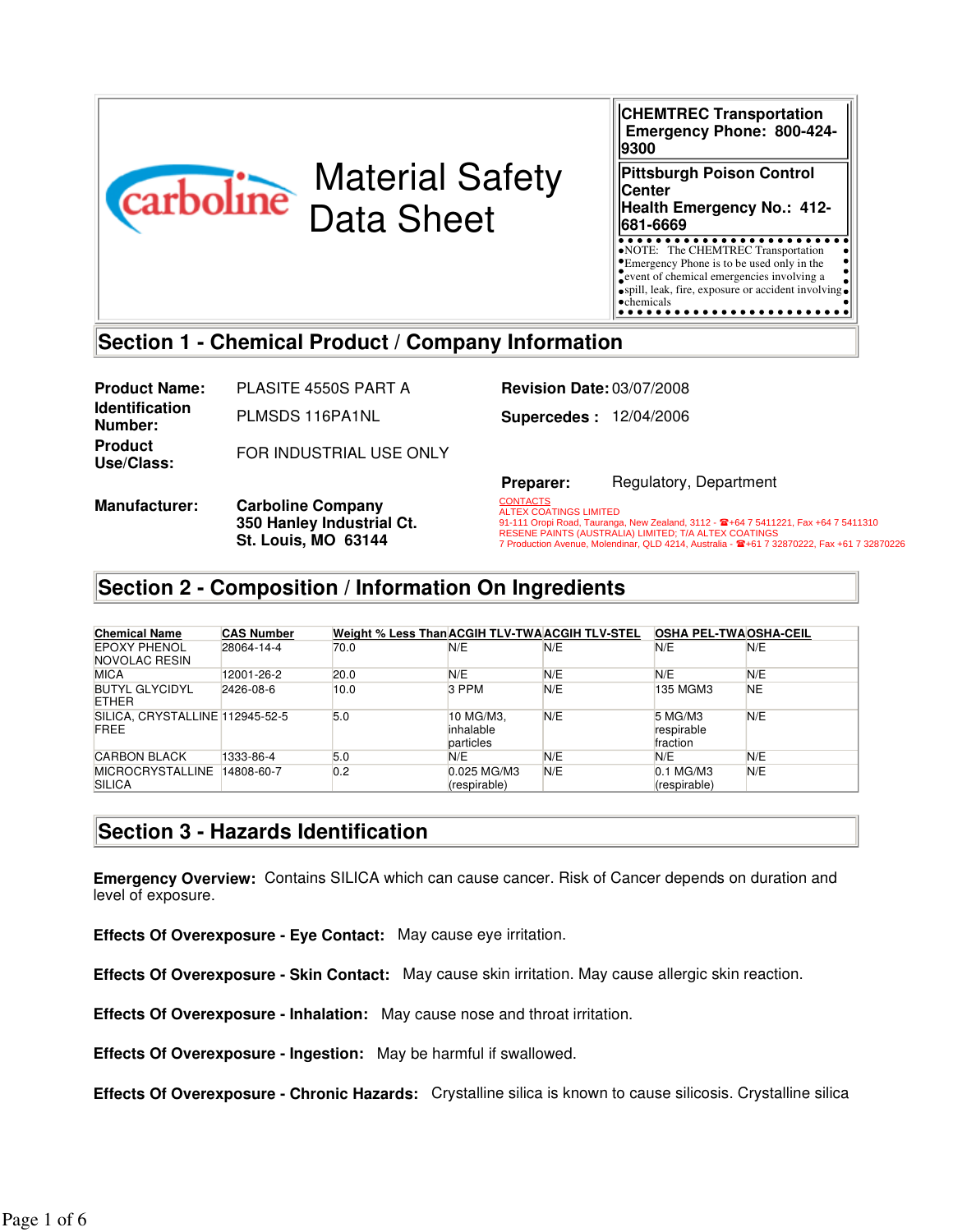(Quartz) is classified as a known human carcinogen (Group 1) by IARC. Exposure is by route of inhalation. If material is in a liquid matrix it is unlikely to be inhaled. However, when sanding or grinding the finished product, there may be potential for crystalline silica to become airborne.

**Primary Route(s) Of Entry:** Inhalation

**Medical Conditions Prone to Aggravation by Exposure:** If sensitized to amines, epoxies, or other chemicals do not use. See a physician if a medical condition exists.

### **Section 4 - First Aid Measures**

**First Aid - Eye Contact:** If material gets into eyes, flush with water immediately for 15 minutes. Consult a physician.

**First Aid - Skin Contact:** In case of contact, wash skin immediately with soap and water.

**First Aid - Inhalation:** If inhaled, remove to fresh air. Administer oxygen if necessary. Consult a physician if symptoms persist or exposure was severe.

**First Aid - Ingestion:** If swallowed do not induce vomiting. Seek immediate medical attention.

### **Section 5 - Fire Fighting Measures**

**Flash Point, F:** 485F (251C) **Lower Explosive Limit, %:** 1.4 **Upper Explosive Limit, %: 11.2** 

**Extinguishing Media:** Carbon Dioxide, Dry Chemical, Foam, Water Fog

**Unusual Fire And Explosion Hazards:** This product contains less than 1% volatile components. The amount of vapors that could accumulate are minimal. However, vapors are heavier than air and could travel long distances, ignite, and flashback. Eliminate all ignition sources. Keep away from sparks, open flames, and heat sources. All electrical equipment and installations should be made and grounded in accordance with the National Electrical Code. In areas where explosion hazards exist, workers should be required to use nonferrous tools and to wear conductive and non-sparking shoes.

**Special Firefighting Procedures:** Evacuate hazard area of unprotected personnel. Use a NIOSH approved self-contained breathing unit and complete body protection. Cool surrounding containers with water in case of fire exposure.

### **Section 6 - Accidental Release Measures**

**Steps To Be Taken If Material Is Released Or Spilled:** Eliminate all ignition sources. Handling equipment must be grounded to prevent sparking. Evacuate the area of unprotected personnel. Wear appropriate personal protection clothing and equipment. Follow exposure controls/personal protection guidelines in Section 8. Contain and soak up residual with an aborbent (clay or sand). Take up absorbant material and seal tightly for proper disposal. Dispose of in accordance with local, state and federal regulations. Refer to Section 15 for SARA Title III and CERCLA information.

### **Section 7 - Handling And Storage**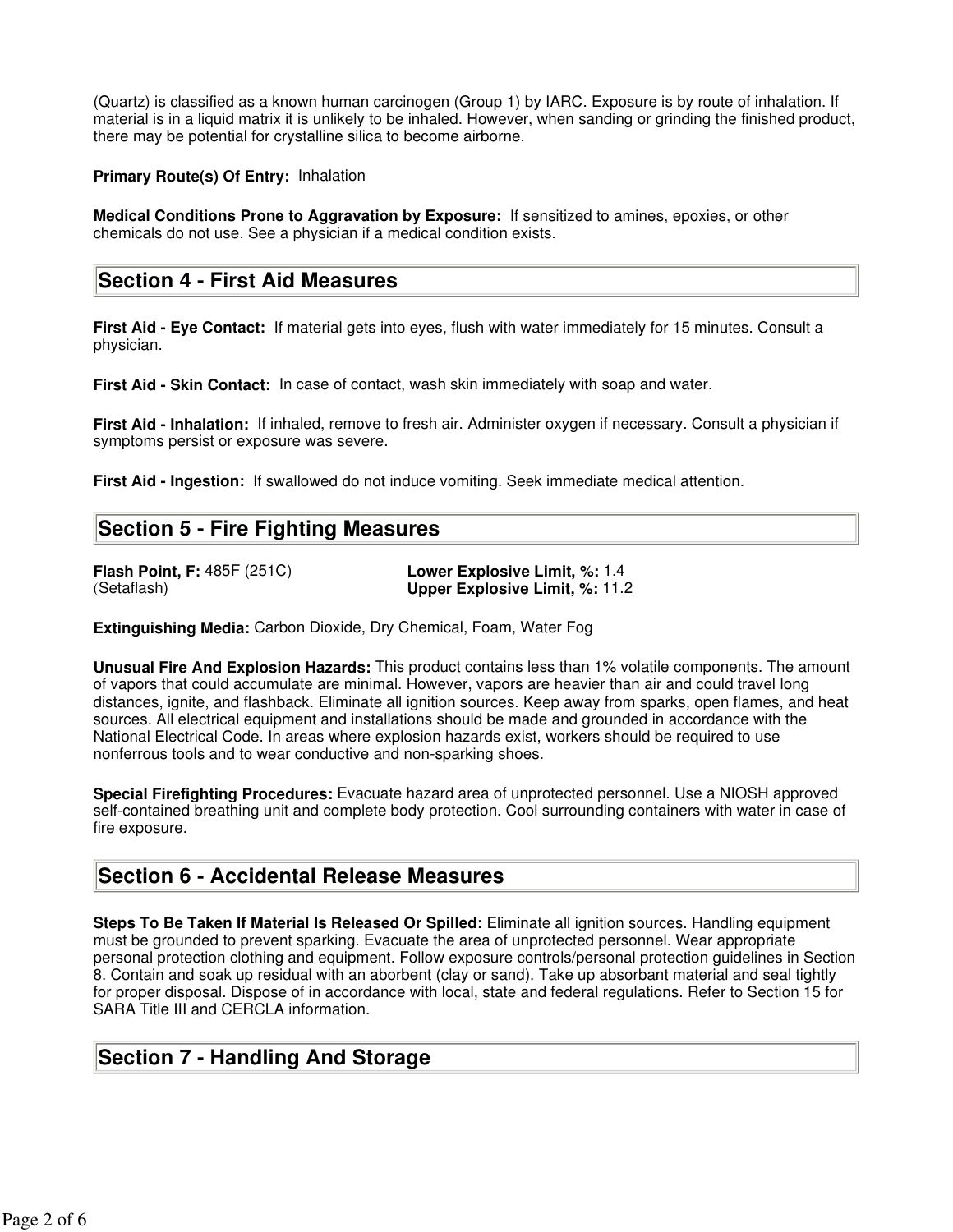**Handling:** Do not get in eyes, on skin, or on clothing. Keep container tightly closed when not in use. Wear personal protection equipment. Do not breathe vapors. Wash thoroughly after handling. If pouring or transferring materials, ground all containers and tools. Do not weld, heat, cut or drill on full or empty containers. Use only in accordance with Carboline application instructions, container label and Product Data Sheet. Avoid breathing vapors or spray mist.

**Storage:** Keep away from heat, sparks, open flames and oxidizing agents. Keep containers closed. Store in a cool, dry place with adequate ventilation.

### **Section 8 - Exposure Controls / Personal Protection**

**Engineering Controls:** Use explosion-proof ventilation when required to keep below health exposure guidelines and Lower Explosion Limit (LEL).

**Respiratory Protection:** Use only with ventilation to keep levels below exposure guidelines listed in Section 2. User should test and monitor exposure levels to ensure all personnel are below guidelines. If not sure, or not able to monitor, use MSHA/NIOSH approved supplied air respirator. Follow all current OSHA requirements for respirator use. For silica containing coatings in a liquid state, and/or if no exposure limits are established in Section 2 above, supplied air respirators are generally not required.

**Skin Protection:** Recommend impervious gloves and clothing to avoid skin contact. If material penetrates to skin, change gloves and clothing. The use of protective creams may be beneficial to certain individuals. Protective creams should be applied before exposure.

**Eye Protection:** Recommend safety glasses with side shields or chemical goggles to avoid eye contact.

**Other protective equipment:** Eye wash and safety showers should be readily available.

**Hygienic Practices:** Wash with soap and water before eating, drinking, smoking, applying cosmetics, or using toilet facilities. Use of a hand cleaner is recommended. Launder contaminated clothing before reuse. Leather shoes can absorb and allow hazardous materials to pass through. Check shoes carefully after soaking before reuse.

### **Section 9 - Physical And Chemical Properties**

| <b>Boiling Range:</b><br>Odor:<br>Appearance:<br><b>Solubility in H2O:</b> | 149 F (65 C) - 392 F (200 C)<br>Epoxy<br>Viscous Liquid, Various Colors Evaporation Rate:<br>N/D | <b>Vapor Density:</b><br><b>Odor Threshold:</b> | Heavier than Air<br>N/D<br>Slower Than Ether |
|----------------------------------------------------------------------------|--------------------------------------------------------------------------------------------------|-------------------------------------------------|----------------------------------------------|
| <b>Freeze Point:</b><br><b>Vapor Pressure:</b><br><b>Physical State:</b>   | N/D<br>N/D<br>Liquid                                                                             | <b>Specific Gravity:</b><br>PH:                 | app. 1.32<br>N/D                             |

(See section 16 for abbreviation legend)

### **Section 10 - Stability And Reactivity**

**Conditions To Avoid:** Heat, sparks and open flames.

**Incompatibility:** Avoid contact with strong oxidizing agents.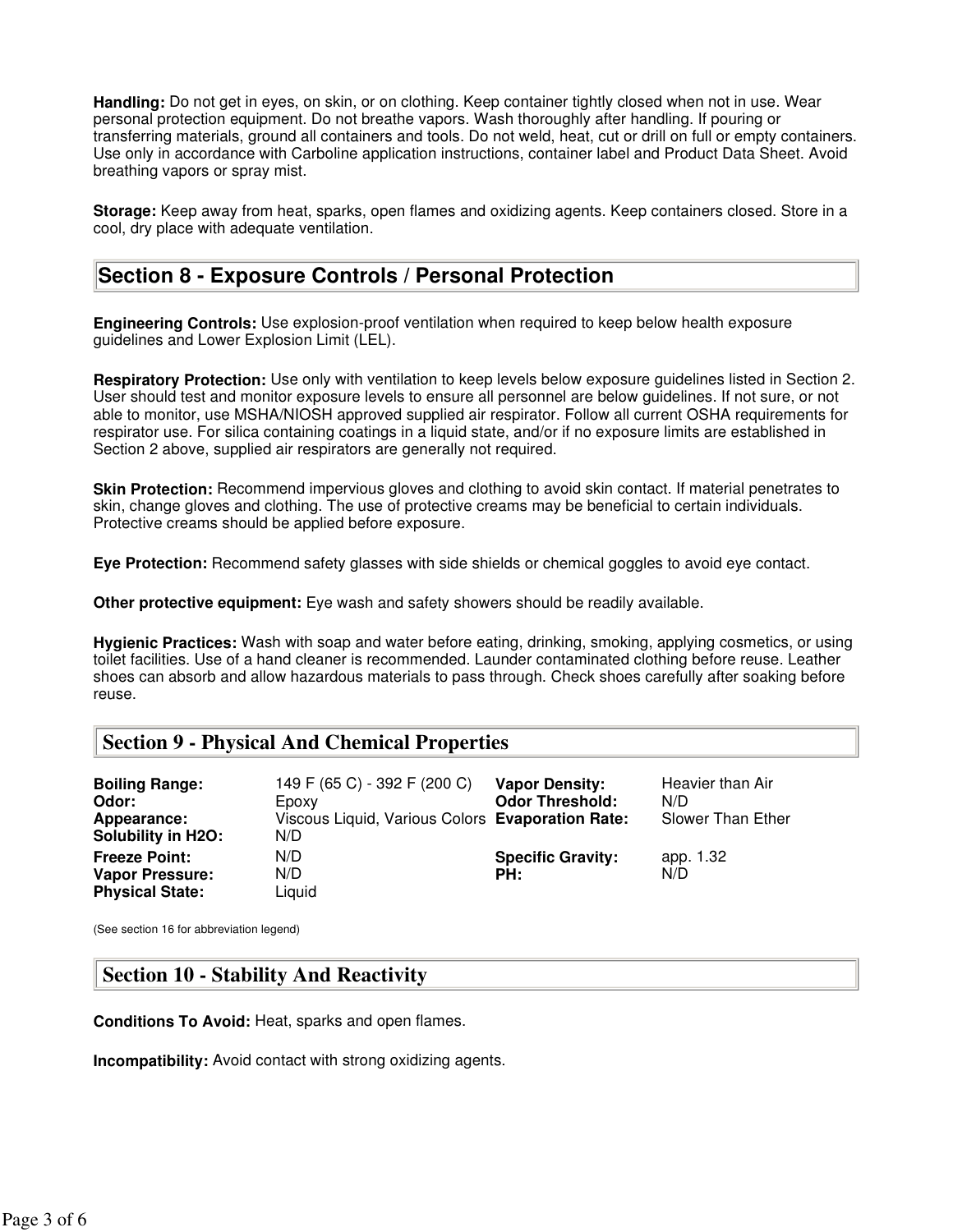**Hazardous Decomposition Products:** Carbon monoxide, nitrogen oxides, and unidentified organic compounds. Consider all smoke and fumes from burning material as very hazardous. Welding, cutting or abrasive grinding can create smoke and fumes. Do not breathe any fumes or smoke from these operations.

**Hazardous Polymerization:** Will not occur under normal conditions.

**Stability:** This product is stable under normal storage conditions.

### **Section 11 - Toxicological Information**

#### **Product LD50:** N/D **Product LC50:** N/D

| <b>Chemical Name</b>        | <b>CAS Number</b> | <b>LD50</b>               | <b>LC50</b>                 |
|-----------------------------|-------------------|---------------------------|-----------------------------|
| EPOXY PHENOL NOVOLAC RESIN  | 28064-14-4        | $>5,000$ MG/KG. ORAL, RAT | $>1.7$ MG/L (AEROSOL) 4 HR  |
| <b>MICA</b>                 | 12001-26-2        | NOT AVAILABLE             | NOT AVAILABLE               |
| <b>BUTYL GLYCIDYL ETHER</b> | 2426-08-6         | $>$ 2000 MG/KG            | $>5$ MG/L                   |
| SILICA. CRYSTALLINE FREE    | 112945-52-5       | >10000 MG/KG, ORAL, RAT   | 0.139 MG/L / 4 HRS RAT, INH |
| <b>CARBON BLACK</b>         | 1333-86-4         | NOT AVAILABLE             | NOT AVAILABLE               |
| MICROCRYSTALLINE SILICA     | 14808-60-7        | NOT AVAILABLE             | NOT AVAILABLE               |

### **Section 12 - Ecological Information**

#### **Ecological Information:** No data

### **Section 13 - Disposal Information**

**Disposal Information:** Dispose of in accordance with State, Local, and Federal Environmental regulations. Responsibility for proper waste disposal is with the owner of the waste.

### **Section 14 - Transportation Information**

**DOT Proper Shipping Name:** Not Regulated **Packing Group:** N/A **DOT Technical Name:** N/A **Hazard Subclass:**N/A **DOT Hazard Class:** Mone **Resp. Guide Resp. Guide Page:** N/A **DOT UN/NA Number:** None

**Additional Notes:** None.

### **Section 15 - Regulatory Information**

#### **CERCLA - SARA HAZARD CATEGORY**

This product has been reviewed according to the EPA Hazard Categories promulgated under Sections 311and 312 of the Superfund Amendment and Reauthorization Act of 1986 (SARA Title III) and is considered, under applicable definitions, to meet the following categories:

IMMEDIATE HEALTH HAZARD, CHRONIC HEALTH HAZARD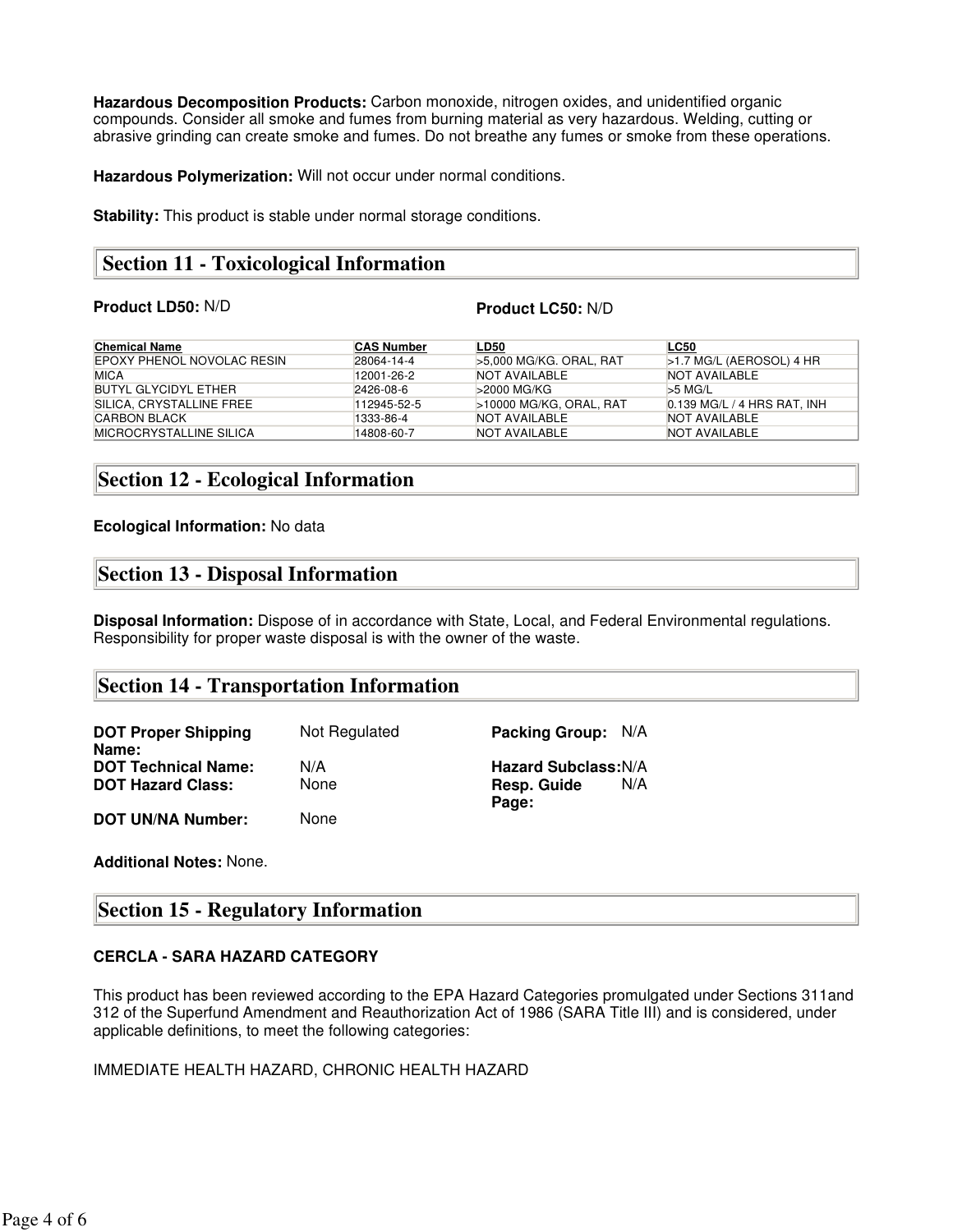### **SARA SECTION 313**

This product contains the following substances subject to the reporting requirements of Section 313 of Title III of the Superfund Amendment and Reauthorization Act of 1986 and 40 CFR part 372:

No Section 313 Substances exist in this product

#### **TOXIC SUBSTANCES CONTROL ACT**

All components of this product are listed on the TSCA inventory.

This product contains the following chemical substances subject to the reporting requirements of TSCA 12(B) if exported from the United States:

No TSCA 12(B) Substances exist in this product

#### **U.S. STATE REGULATIONS AS FOLLOWS:**

#### **NEW JERSEY RIGHT-TO-KNOW**

The following materials are non-hazardous, but are among the top five components in this product.

| <b>Chemical Name</b> |  |  |
|----------------------|--|--|
| TITANIUM DIOXIDE     |  |  |

**CAS Number**<br>13463-67-7

### **PENNSYLVANIA RIGHT-TO-KNOW**

The following non-hazardous ingredients are present in the product at greater than 3%.

**Chemical Name CAS Number** TITANIUM DIOXIDE

#### **CALIFORNIA PROPOSITION 65**

**Warning: The following ingredients present in the product are known to the state of California to cause Cancer:**

**Chemical Name CAS Number** CARBON BLACK 1333-86-4 MICROCRYSTALLINE SILICA

**Warning: The following ingredients present in the product are known to the state of California to cause birth defects, or other reproductive hazards:**

No California Proposition 65 Reproductive Toxins exist

#### **INTERNATIONAL REGULATIONS AS FOLLOWS:**

#### **CANADIAN WHMIS**

This MSDS has been prepared in compliance with Controlled Product Regulations except for the use of the 16 headings.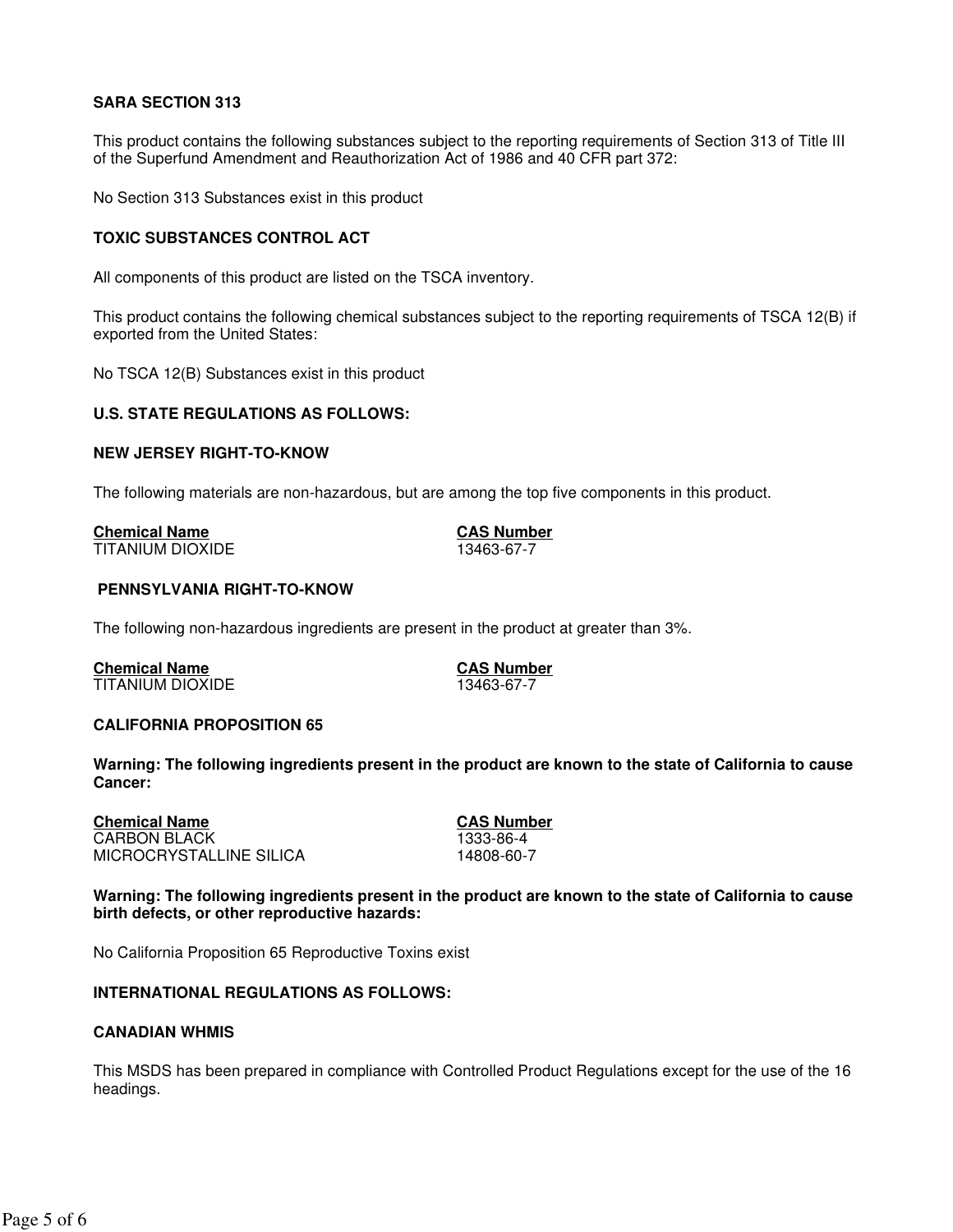#### **CANADIAN WHMIS CLASS:** D2B

### **Section 16 - Other Information**

# **HMIS Ratings**

**Flammability: 1 Reactivity: 0 Personal Protection:**  $X$ 

### **VOLATILE ORGANIC COMPOUNDS, GR/LTR MIXED (UNTHINNED):** 0

**REASON FOR REVISION:** Changes in Section 16

**Legend**: N.A. - Not Applicable, N.E. - Not Established, N.D. - Not Determined

The information contained herein is, to the best of our knowledge and belief accurate. However, since the conditions of handling and use are beyond our control, we make no guarantee of results, and assume no liability for damages incurred by use of this material. It is the responsibility of the user to comply with all applicable federal, state, and local laws and regulations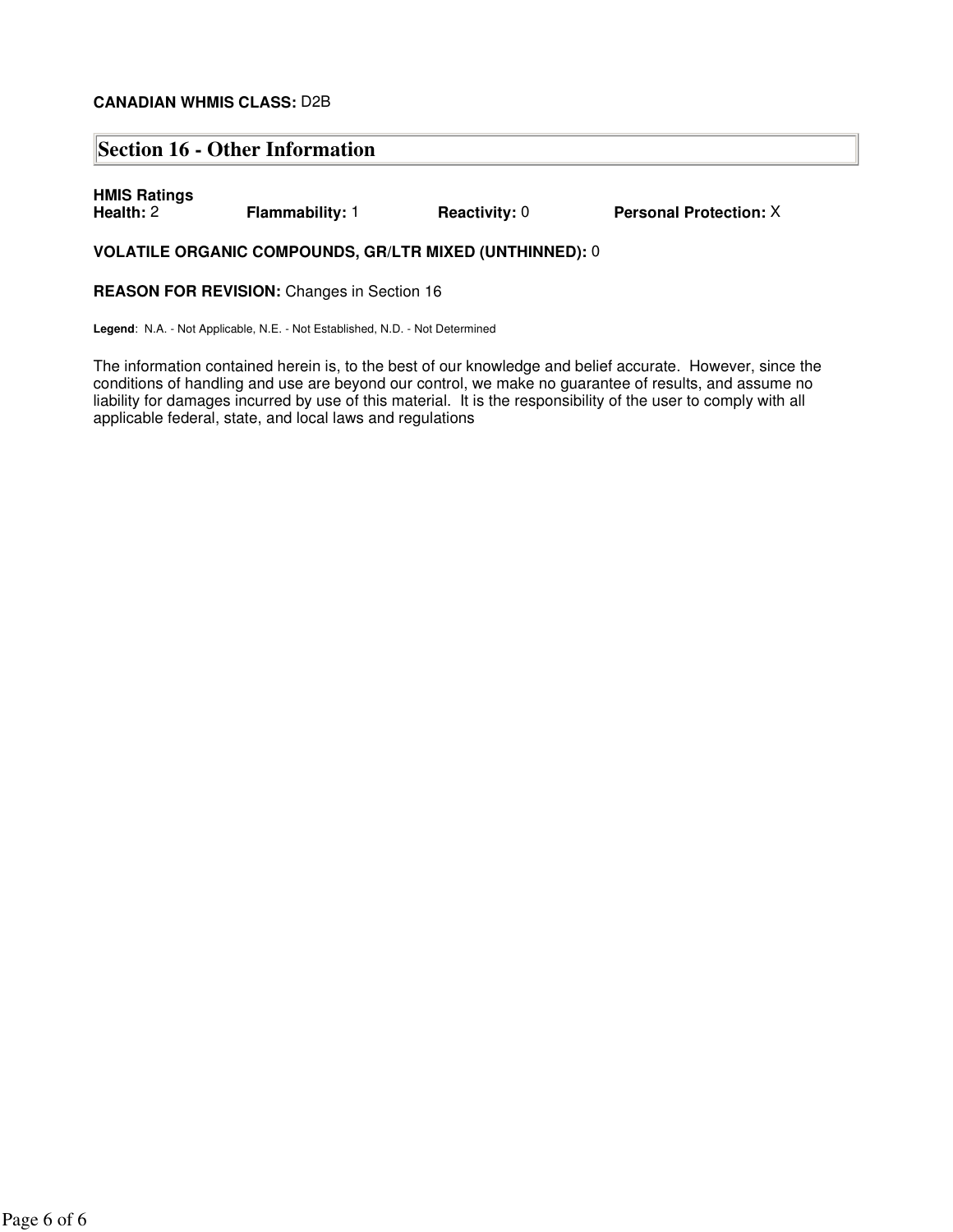|                                                          | <b>CHEMTREC Transportation</b><br>Emergency Phone: 800-424-<br>9300                                                                                                                                        |  |  |
|----------------------------------------------------------|------------------------------------------------------------------------------------------------------------------------------------------------------------------------------------------------------------|--|--|
| <b>Material Safety</b><br>carboline<br><b>Data Sheet</b> | <b>Pittsburgh Poison Control</b><br><b>Center</b><br>Health Emergency No.: 412-<br>681-6669                                                                                                                |  |  |
|                                                          | • NOTE: The CHEMTREC Transportation<br><b>*Emergency Phone</b> is to be used only in the<br>event of chemical emergencies involving a<br>• spill, leak, fire, exposure or accident<br>•involving chemicals |  |  |
| Section 1 - Chemical Product / Company Information       |                                                                                                                                                                                                            |  |  |
| DI ACITE <i>AENNO IAEEN</i> O DADT D<br>Droduat Namor    | Dovision $D^{4}$ $(0)$ /15/0011                                                                                                                                                                            |  |  |

**Product Name:** PLASITE 4500S/4550S PART B **Revision Date:** 03/15/2011 **Identification Number:** PLMSDS 118PB1NL **Supercedes :** 03/07/2008 **Product Use/Class:** Polyamine Epoxy - FOR INDUSTRIAL USE ONLY

**Manufacturer: Carboline Company 2150 Schuetz Road St. Louis, MO 63146 (800) 848-4645**

**Preparer:** Regulatory, Department

91-111 Oropi Road, Tauranga, New Zealand, 3112 - 雪+64 7 5411221, Fax +64 7 5411310<br>RESENE PAINTS (AUSTRALIA) LIMITED; T/A ALTEX COATINGS<br>7 Production Avenue, Molendinar, QLD 4214, Australia - 雪+61 7 32870222, Fax +61 7 32 **CONTACTS** ALTEX COATINGS LIMITED

### **Section 2 - Composition / Information On Ingredients**

| <b>Chemical Name</b>         | <b>CAS Number</b> | Weight % Less Than ACGIH TLV-TWA ACGIH TLV-STEL OSHA PEL-TWA OSHA-CEIL |           |            |     |     |
|------------------------------|-------------------|------------------------------------------------------------------------|-----------|------------|-----|-----|
| POLYMER of C-18              | 68082-29-1        | 70.0                                                                   | 'N/E      | <b>N/E</b> | N/E | N/E |
| UNSAT'D FATTY                |                   |                                                                        |           |            |     |     |
| TRIETHYLENETETRAMINE112-24-3 |                   | 35.0                                                                   | <b>NE</b> | N/E        | 'NE | 'NE |

### **Section 3 - Hazards Identification**

**Emergency Overview:** Corrosive Material. Harmful if swallowed. Can cause eye and skin burns. May cause skin sensitization.

**Effects Of Overexposure - Eye Contact:** May cause eye burns.

**Effects Of Overexposure - Skin Contact:** May cause skin burns. May be harmful if absorbed through the skin. May cause allergic skin reaction.

**Effects Of Overexposure - Inhalation:** May cause nose and throat irritation. May cause lung irritation. May cause allergic respiratory reaction, effects may be permanent.

**Effects Of Overexposure - Ingestion:** Harmful if swallowed.

**Effects Of Overexposure - Chronic Hazards:** No Information.

**Primary Route(s) Of Entry:** Skin Contact, Skin Absorption, Inhalation, Ingestion, Eye Contact

**Medical Conditions Prone to Aggravation by Exposure:** If sensitized to amines, epoxies, or other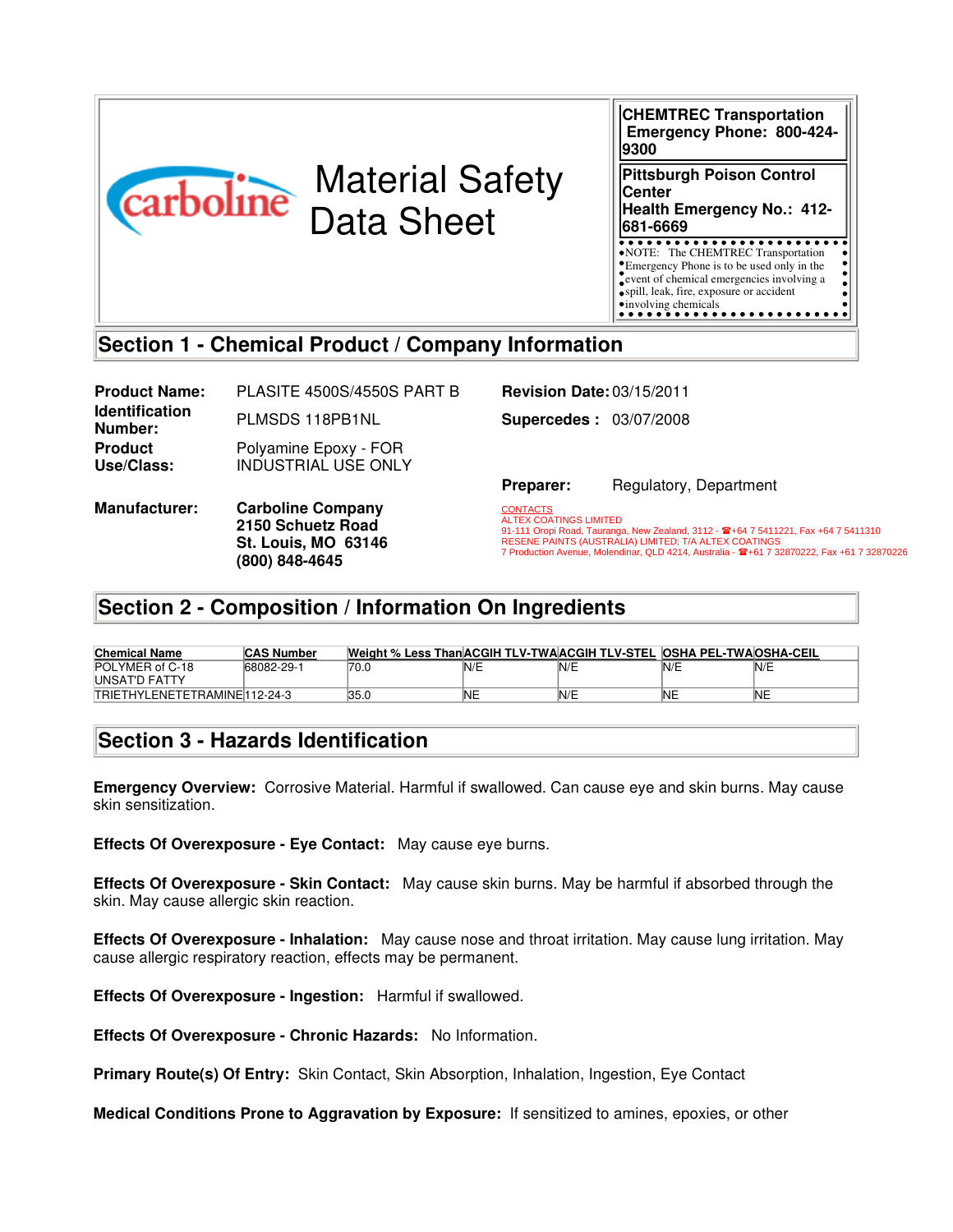chemicals do not use. See a physician if a medical condition exists.

### **Section 4 - First Aid Measures**

**First Aid - Eye Contact:** If material gets into eyes, flush with water immediately for 15 minutes. Consult a physician.

**First Aid - Skin Contact:** In case of contact, immediately wash with plenty of soap and water for at least 15 minutes. Seek medical attention. Remove contaminated clothing and shoes. Clean contaminated clothing and shoes before re-use.

**First Aid - Inhalation:** If inhaled, remove to fresh air. Administer oxygen if necessary. Consult a physician if symptoms persist or exposure was severe.

**First Aid - Ingestion:** If swallowed do not induce vomiting. Seek immediate medical attention.

### **Section 5 - Fire Fighting Measures**

**Flash Point, F:** 485F (251C) **Lower Explosive Limit, %:** N/A **Upper Explosive Limit, %: N/A** 

**Extinguishing Media:** Carbon Dioxide, Dry Chemical, Foam, Water Fog

**Unusual Fire And Explosion Hazards:** This product contains less than 1% volatile components. The amount of vapors that could accumulate are minimal. However, vapors are heavier than air and could travel long distances, ignite, and flashback. Eliminate all ignition sources. Keep away from sparks, open flames, and heat sources. All electrical equipment and installations should be made and grounded in accordance with the National Electrical Code. In areas where explosion hazards exist, workers should be required to use nonferrous tools and to wear conductive and non-sparking shoes.

**Special Firefighting Procedures:** Evacuate hazard area of unprotected personnel. Use a NIOSH approved self-contained breathing unit and complete body protection. Cool surrounding containers with water in case of fire exposure.

### **Section 6 - Accidental Release Measures**

**Steps To Be Taken If Material Is Released Or Spilled:** Eliminate all ignition sources. Handling equipment must be grounded to prevent sparking. Evacuate the area of unprotected personnel. Wear appropriate personal protection clothing and equipment. Follow exposure controls/personal protection guidelines in Section 8. Contain and soak up residual with an aborbent (clay or sand). Take up absorbant material and seal tightly for proper disposal. Dispose of in accordance with local, state and federal regulations. Refer to Section 15 for SARA Title III and CERCLA information.

### **Section 7 - Handling And Storage**

**Handling:** Do not get in eyes, on skin, or on clothing. Keep container tightly closed when not in use. Wear personal protection equipment. Do not breathe vapors. Wash thoroughly after handling. If pouring or transferring materials, ground all containers and tools. Do not weld, heat, cut or drill on full or empty containers. Use only in accordance with Carboline application instructions, container label and Product Data Sheet.

**Storage:** Keep away from heat, sparks, open flames and oxidizing agents. Keep containers closed. Store in a cool, dry place with adequate ventilation.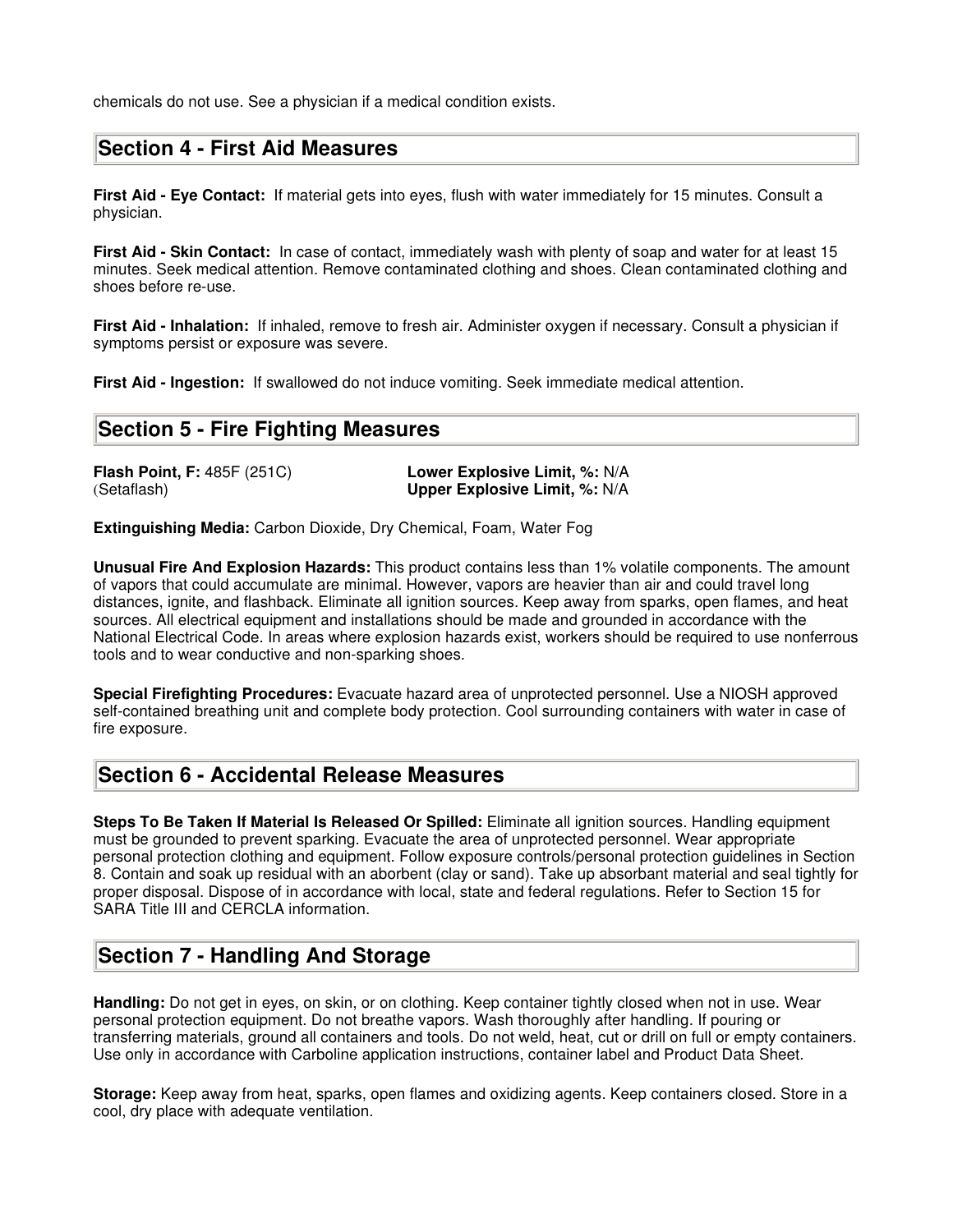### **Section 8 - Exposure Controls / Personal Protection**

**Engineering Controls:** Use explosion-proof ventilation when required to keep below health exposure guidelines and Lower Explosion Limit (LEL).

**Respiratory Protection:** Use only with ventilation to keep levels below exposure guidelines listed in Section 2. User should test and monitor exposure levels to ensure all personnel are below guidelines. If not sure, or not able to monitor, use MSHA/NIOSH approved supplied air respirator. Follow all current OSHA requirements for respirator use. For silica containing coatings in a liquid state, and/or if no exposure limits are established in Section 2 above, supplied air respirators are generally not required.

**Skin Protection:** Recommend impervious gloves and clothing to avoid skin contact. If material penetrates to skin, change gloves and clothing. The use of protective creams may be beneficial to certain individuals. Protective creams should be applied before exposure.

**Eye Protection:** Recommend safety glasses with side shields or chemical goggles to avoid eye contact.

**Other protective equipment:** Eye wash and safety showers should be readily available.

**Hygienic Practices:** Wash with soap and water before eating, drinking, smoking, applying cosmetics, or using toilet facilities. Use of a hand cleaner is recommended. Launder contaminated clothing before reuse. Leather shoes can absorb and allow hazardous materials to pass through. Check shoes carefully after soaking before reuse.

### **Section 9 - Physical And Chemical Properties**

| <b>Boiling Range:</b><br>Odor:<br>Appearance:<br><b>Solubility in H2O:</b> | N/A -<br>Amine<br>Viscous Brown Liquid<br>N/D | <b>Vapor Density:</b><br><b>Odor Threshold:</b><br><b>Evaporation Rate:</b> | Heavier than Air<br>N/D<br>Slower Than Ether |
|----------------------------------------------------------------------------|-----------------------------------------------|-----------------------------------------------------------------------------|----------------------------------------------|
| <b>Freeze Point:</b><br><b>Vapor Pressure:</b><br><b>Physical State:</b>   | N/D<br>N/D<br>Liquid                          | <b>Specific Gravity:</b><br>PH:                                             | 0.97<br>N/D                                  |

(See section 16 for abbreviation legend)

### **Section 10 - Stability And Reactivity**

**Conditions To Avoid:** Heat, sparks and open flames.

**Incompatibility:** Avoid contact with strong oxidizing agents.

**Hazardous Decomposition Products:** Carbon monoxide, nitrogen oxides, and unidentified organic compounds. Consider all smoke and fumes from burning material as very hazardous. Welding, cutting or abrasive grinding can create smoke and fumes. Do not breathe any fumes or smoke from these operations.

**Hazardous Polymerization:** Will not occur under normal conditions.

**Stability:** This product is stable under normal storage conditions.

### **Section 11 - Toxicological Information**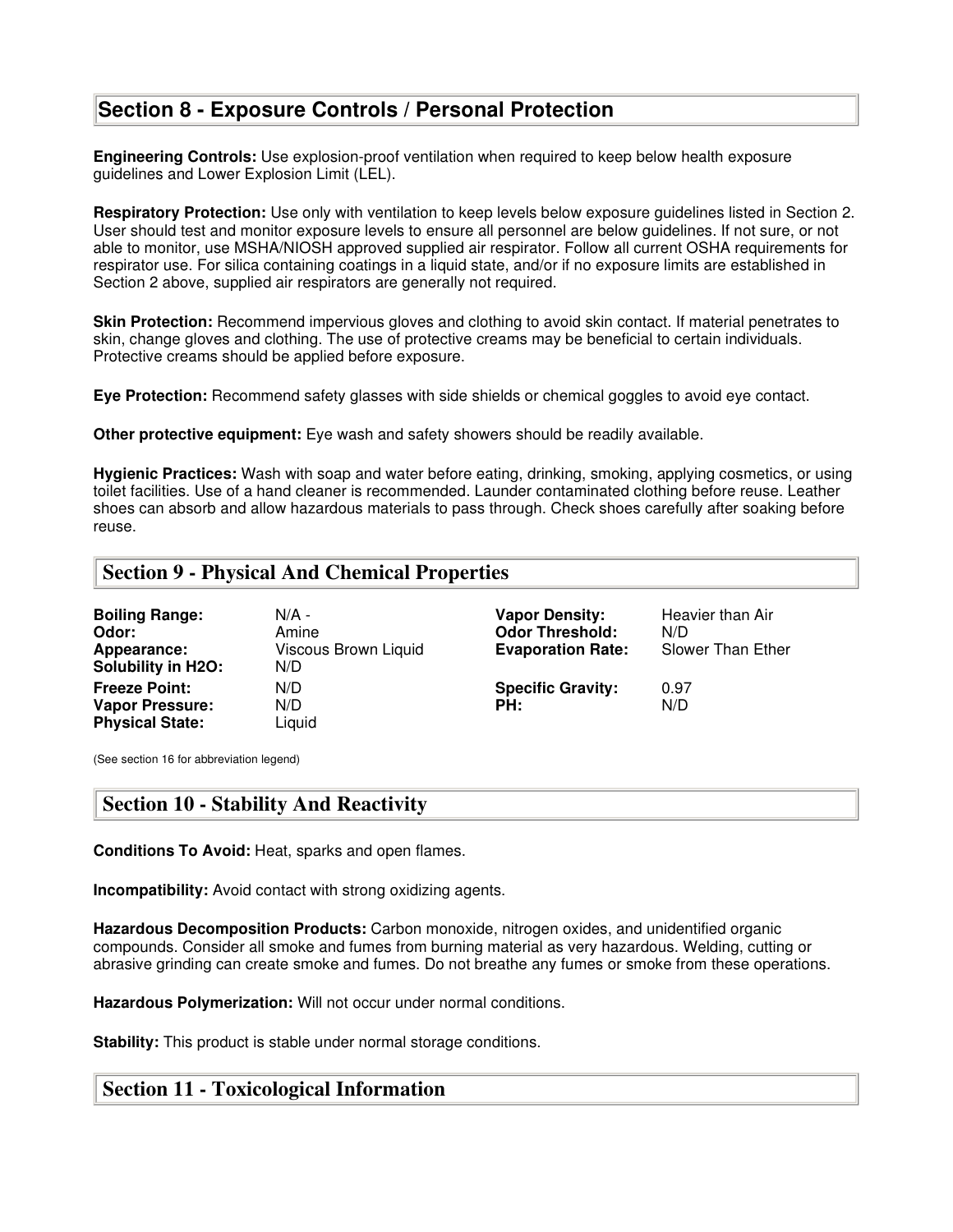#### **Product LD50:** N/D **Product LC50:** N/D

| <b>Chemical Name</b>          | <b>CAS Number</b> | LD50                                              | <b>LC50</b>          |
|-------------------------------|-------------------|---------------------------------------------------|----------------------|
| POLYMER of C-18 UNSAT'D FATTY | <b>68082-29-1</b> | >2000 MG/KG ORAL.RAT                              | <b>NOT AVAILABLE</b> |
| <b>TRIETHYLENETETRAMINE</b>   | 112-24-3          | 2500MG/KG RAT.ORAL.805 MG/KG DERMALINOT AVAILABLE |                      |

### **Section 12 - Ecological Information**

#### **Ecological Information:** No data

### **Section 13 - Disposal Information**

**Disposal Information:** Dispose of in accordance with State, Local, and Federal Environmental regulations. Responsibility for proper waste disposal is with the owner of the waste.

| <b>Section 14 - Transportation Information</b> |  |
|------------------------------------------------|--|
|------------------------------------------------|--|

| <b>DOT Proper Shipping</b><br>Name:                    | Paint          | Packing Group: III                                |
|--------------------------------------------------------|----------------|---------------------------------------------------|
| <b>DOT Technical Name:</b><br><b>DOT Hazard Class:</b> | N/A<br>8       | <b>Hazard Subclass: N/A</b><br>Resp. Guide<br>153 |
|                                                        |                | Page:                                             |
| <b>DOT UN/NA Number:</b>                               | <b>UN 3066</b> |                                                   |

**Additional Notes:** None.

### **Section 15 - Regulatory Information**

#### **CERCLA - SARA HAZARD CATEGORY**

This product has been reviewed according to the EPA Hazard Categories promulgated under Sections 311and 312 of the Superfund Amendment and Reauthorization Act of 1986 (SARA Title III) and is considered, under applicable definitions, to meet the following categories:

IMMEDIATE HEALTH HAZARD, CHRONIC HEALTH HAZARD

### **SARA SECTION 313**

This product contains the following substances subject to the reporting requirements of Section 313 of Title III of the Superfund Amendment and Reauthorization Act of 1986 and 40 CFR part 372:

No Section 313 Substances exist in this product

### **TOXIC SUBSTANCES CONTROL ACT**

All components of this product are listed on the TSCA inventory.

This product contains the following chemical substances subject to the reporting requirements of TSCA 12(B) if exported from the United States:

No TSCA 12(B) Substances exist in this product